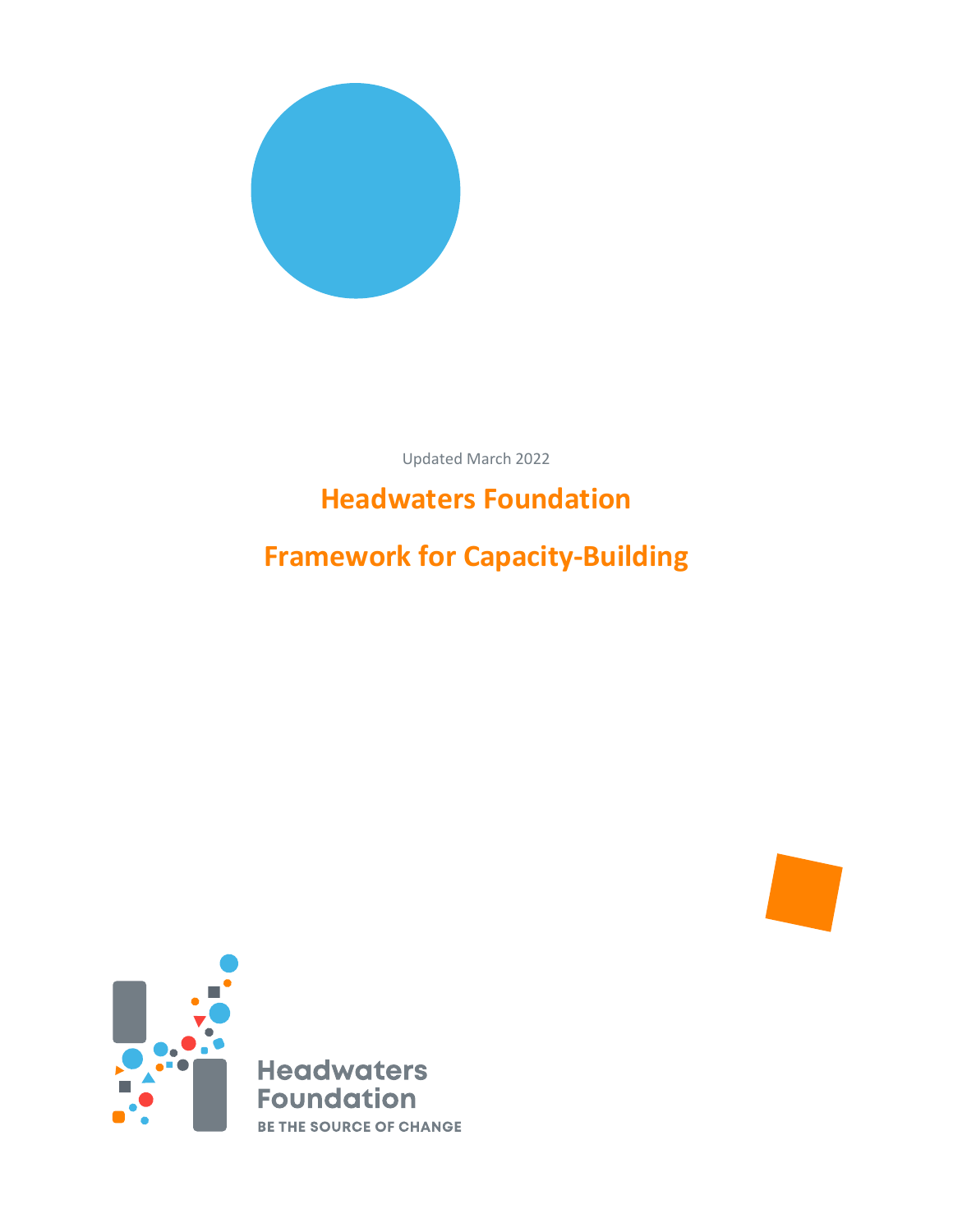## **Background**

#### *What we Learned from Grantee Partners*

During the Spring of 2021, Headwaters commissioned a needs assessment to identify challenges and priorities among grantees related to organizational capacity, advocacy, and community leadership. The top needs and priorities identified by grantees has provided guidance to the Headwaters team in developing our framework for supporting capacity building:

- *Organizational Capacity*: Grant partners need both technical assistance and training in fundraising and grant writing. Strong marketing and communication strategies are needed to better educate stakeholders about their work and support fundraising efforts. Grantees also need training and assistance in working with public officials and policy makers to address social issues.
- *Advocacy:* Nearly all grantees expressed interest in engaging effectively with local legislators, public officials, or policymakers. Again, strong marketing and strategic communications plans are needed to support these efforts.
- *Community Leadership:* Grantees feel they are very well to moderately equipped or prepared to act as community leaders on issues that are important to them (i.e., DEI, health, conservation & sustainability), but are faced with barriers like lack of financial resources and coordinated efforts across multiple organizations to be most effective.
- *Collaboration & Networking:* Grantees have a deep desire to work more collaboratively or be in more direct conversation with other Headwaters' grantees. They see this as an opportunity for shared learning, having a better understanding of the work other organizations are doing, and discussing barriers and brainstorming solutions together.

#### *Capacity Builders Across the State*

To supplement the development of Headwaters capacity building strategy, Headwaters contracted with Flaherty Consulting to conduct a landscape analysis of the capacity builders in the state in the Fall of 2021. Key learnings from that assessment include:

- $\triangleright$  While there are capacity building organizations scattered throughout the state, they are primarily located in Helena and Missoula, making it difficult to provide equal access to resources for rural communities.
- $\triangleright$  There is interest in collaboration amongst capacity builders across Montana, yet those organizations are not currently working collaboratively to provide educational opportunities that meet the needs of organizations and their leaders. Similarly, funders across the state are not currently collaborating, but are willing to collaborate to strengthen the nonprofit sector through capacity building.
- $\triangleright$  Capacity builders tend to offer a wide range of support and lean into the current needs identified by organizations, rather than having a defined list of offerings.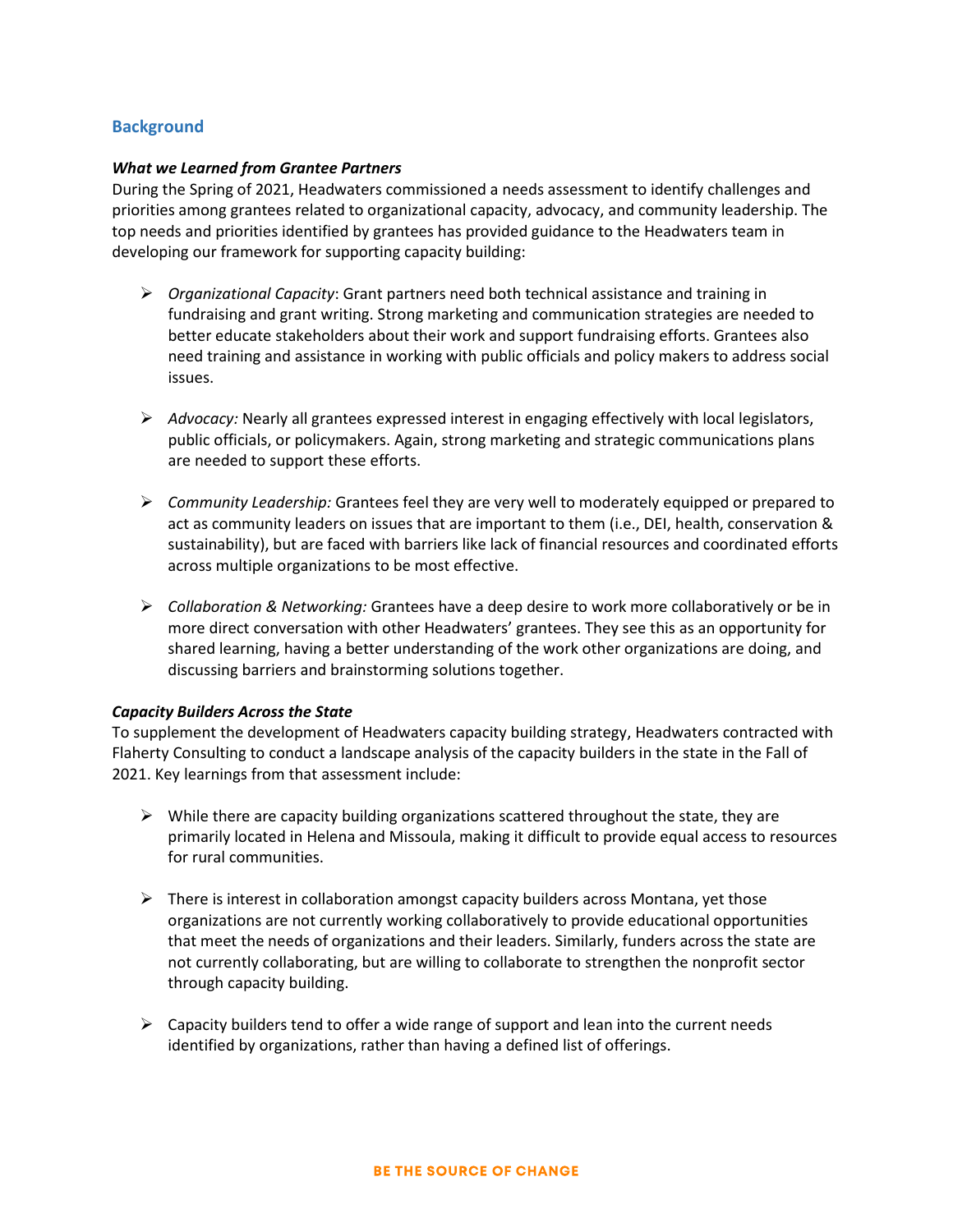Based on this information, as well as numerous conversations with grantee partners and capacitybuilding funders in the field, Headwaters has developed a framework to guide our capacity-building efforts and developed possible approaches for beyond the check support work in Montana that align with our strategic framework, Theory of Change, and organizational core values.

#### **Our Strategic Framework & Theory of Change**

In 2018, the Board of Trustees adopted a bold vision for how Headwaters would make an impact with the resources we are charged with stewarding. We started by listening to communities, who told us to go upstream and address the social and economic factors that keep people from being healthy at their roots. We were told to focus on kids, families, and American Indians in the state who bear the greatest health disparities in our region. We were told to let communities drive the work and develop their own solutions. Under the Strategic Framework, we have used four primary tools to move us towards this vision: grantmaking, **capacity-building**, community organizing/convening, and influencing policy.

We track progress towards this vision through our Theory of Change, developed in partnership with grantees. To start to make significant change in people's lives, organizations are working to change longheld mindsets in their communities around health and the factors that influence it. They are working to get community members who face the most barriers to health engaged in the decisions that have real implications for them. They are working to bring information to policymakers that will allow them to be better informed about decisions they make that affect people's health, sometimes in the form of research and sometimes in the form of real-life stories. Organizations are building strong, meaningful relationships with other organizations doing work outside of their own. They are working to ensure more people know that their services, especially preventative programs, exist. They identified a need in MT for more overall funding for preventative programs focused on reducing social and economic barriers to health. **Universally, organizations said that they could achieve more of these desired outcomes if funders invested in the leadership and capacity of their organizations.**

#### **Our Core Values**

*Trust and Invest In Community* **-** We trust that our communities have the answers, so we always start by listening. The resources we are honored to steward belong to the community and we are accountable to that community as a result. Through relationship building and supporting community-driven solutions, we are working to reshape the traditional dynamic in philanthropy and striving to put power back into the hands of those who know our communities best.

*Be Brave, Do Things Differently, Keep Learning* - We understand that in order to solve some of our toughest problems, we must work together, be brave, and try new things. We are committed to supporting our partners as they take risks and dare to do things differently. We know that new efforts and ways of doing things won't always succeed, but we also know we can learn from every experience.

*A Healthy Montana for All Montanans* - We believe that everyone has a right to health and wellbeing, but we know that we don't all have the same access or resources needed to live our healthiest lives. We are committed to working towards a just Montana where everyone has what they need to thrive and where there are fewer barriers to being healthy. We are supporting this work for health equity by investing in children and families, American Indian health and wellbeing, and focusing resources in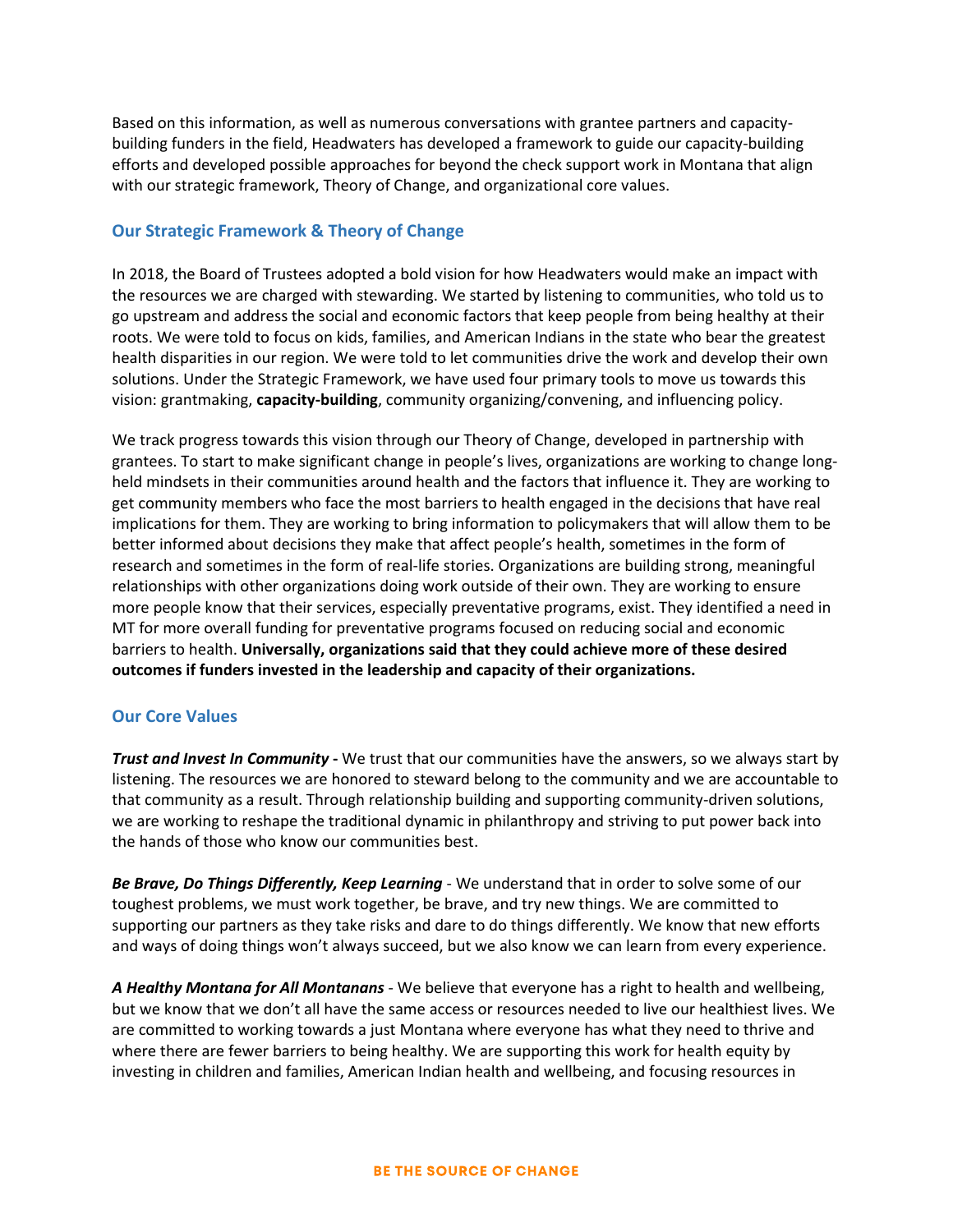underserved and rural communities.

*Together We Win* - Every Montanan has a unique story. While we do not all think alike, vote alike, or have the same life experiences, we value every voice. Headwaters Foundation strives to make space for everyone to speak their minds and find common ground and solutions for better health. We are especially committed to making room at the table for people who are often left out of the decisionmaking process but whose voices are essential for achieving better health outcomes for all.

## **Capacity-Building Principles & Approaches**

We have spent a considerable amount of time thinking about how we want Headwaters to show up as a partner. We've made long-term funding commitments to several organizations so they can build up their own capacities that will allow them to support their critical work well into the future. What we have learned as we've heard from grantee partners, from seasoned capacity-building organizations in the state, and from peer funders regionally and nationally is that there is no one-size fits all solution and that the best solutions are ones that are welcomed and driven by the grantee partners themselves. Based on this knowledge, Headwaters has developed a set of principles to guide our capacity-building work, as well as some examples of what living out this principle could look like in our work.

| Principle       | Examples of what this looks like in our work                                                                         |
|-----------------|----------------------------------------------------------------------------------------------------------------------|
| Partner Led     | Being mindful to offer what communities say they need even if it isn't what we think<br>$\bullet$                    |
|                 | they need or feel easily equipped to offer                                                                           |
|                 | Providing the assistance on a timeline that works for the grantee, not one that is<br>$\bullet$                      |
|                 | determined by the Foundation's internal goals                                                                        |
|                 | Participation determined by grantee partners, not us<br>$\bullet$                                                    |
| Equitable       | Offering tailored experiences, not one-size fit all approaches or toolkits<br>$\bullet$                              |
|                 | Ensuring what we offer reflects the partner's cultural values/norms<br>$\bullet$                                     |
|                 | Supporting those organizations who might not seem "ready"<br>$\bullet$                                               |
|                 | Extending support to participants who aren't typically seen as leaders in their<br>$\bullet$                         |
|                 | organization (e.g. - beyond ED, to community volunteers with the organization, etc.)                                 |
|                 | Access to the support is available to those who need it (e.g. - rural vs. urban)<br>$\bullet$                        |
|                 | Diversifying the partners we work with to get more voices and perspectives around the<br>$\bullet$                   |
|                 | table                                                                                                                |
|                 | Funding grantee partner time for participation, in addition to regular investments in their<br>$\bullet$<br>programs |
|                 | Developing clear expectations for participation in capacity-building efforts with the<br>$\bullet$                   |
|                 | grantee partner, based on where they are at organizationally; it may not be the same                                 |
|                 | expectation for all organizations                                                                                    |
| Sharing         | Creating space for more collaboration<br>$\bullet$                                                                   |
|                 | Sharing lessons learned<br>$\bullet$                                                                                 |
|                 | Supporting peer expertise and learning together<br>$\bullet$                                                         |
| <b>Distinct</b> | Not duplicating offerings that already exist<br>$\bullet$                                                            |
|                 | Being innovative and taking risks with our support<br>$\bullet$                                                      |
| Commitment      | Providing long-term support on capacity-building<br>$\bullet$                                                        |
|                 | Keep showing up<br>$\bullet$                                                                                         |